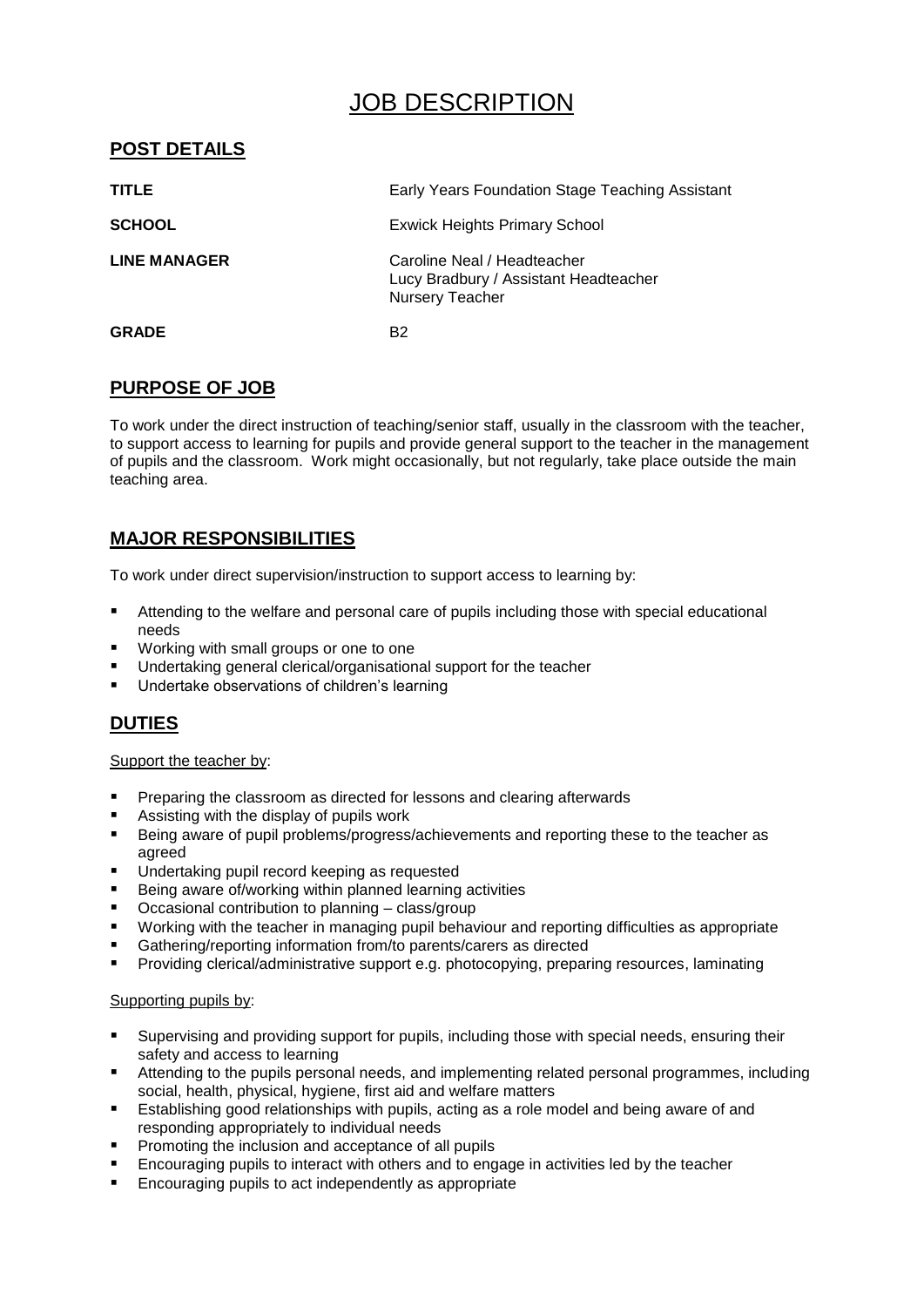### Support the curriculum by:

- Supporting pupils to understand instructions
- Supporting pupils in respect of local and national learning strategies e.g. Letters & Sounds, early reading /writing development etc. as directed by the teacher
- Supporting pupils using ICT as directed
- Preparing and maintaining equipment/resources as directed by the teacher and assisting pupils in their use

### Support the school by:

- **Being aware of and complying with policies and procedures relating to child protection, health,** safety and security, confidentiality and data protection, and reporting all concerns to an appropriate person
- Being aware of and supporting difference and ensuring all pupils have equal access to opportunities to learn and develop
- Contributing to the overall ethos/culture/work/aims of the school
- Appreciating and supporting the role of other professionals
- Attending relevant meetings as required
- Participating in training and other learning activities and performance development as required
- **Assisting with the supervision of pupils out of lesson times (before and after school, lunchtimes as** required
- Accompanying teaching staff and pupils on visits, trips and out of school activities as required